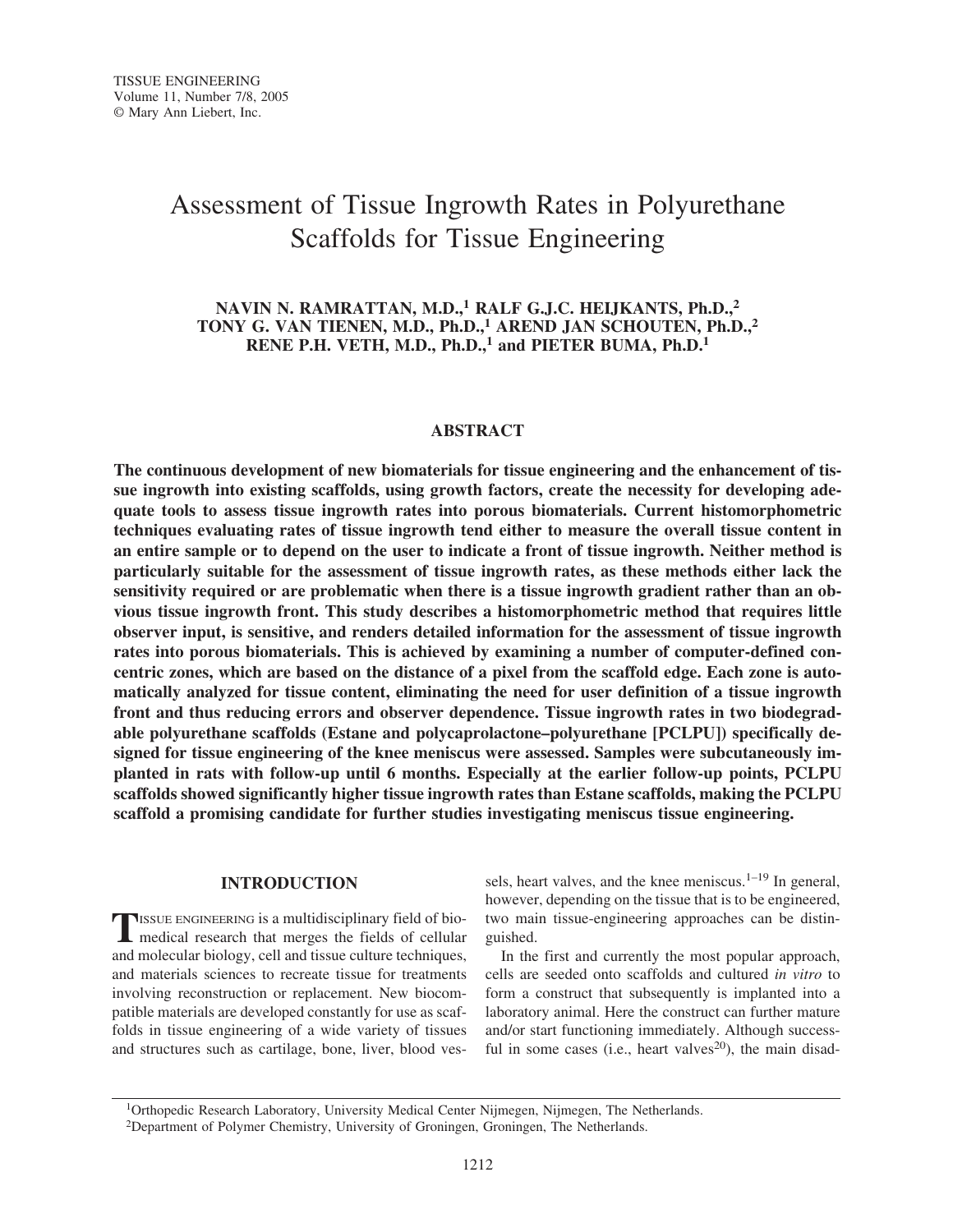vantage of this approach is that cells in the tissue-engineered construct must deal with a relative lack of nutrients *in vivo* in the early posttransplantation period, as compared with the ideal circumstances they were accustomed to *in vitro*. This dearth of resources may result in cell death and ultimately lead to failure of the entire tissue engineering construct.<sup>21-23</sup>

In the alternative approach that is gaining popularity, especially with the advent of so-called smart scaffolds,24–26 acellular scaffolds are implanted into a laboratory animal. Rather than relying on *in vitro* seeding of cells as in the first approach, this alternative approach relies on *in vivo* ingrowth of surrounding tissue into the scaffold with subsequent proliferation and differentiation into the desired tissue. Especially in large three-dimensional (3D) scaffolds, with a size exceeding the critical diffusion distance, this approach will be useful when ingrowth of vascularized tissue can be induced.<sup>25</sup>

The development of new biomaterials for tissue engineering, and the enhancement of tissue ingrowth into existing materials by means of attaching growth factors ("smart scaffolds"), create the necessity to develop tools for assessment of tissue ingrowth rates into porous biomaterials. With the advent of sophisticated image analysis software and desktop processing power, for most groups histomorphometry will be the most affordable and versatile tool for this purpose.

Current histomorphometric techniques to assess rates of tissue ingrowth into a scaffold tend to depend on either a user-defined tissue ingrowth front<sup>27</sup> or an overall measurement of the tissue content in an entire sample.<sup>28</sup> Neither method is particularly suited for assessment of the rate of tissue ingrowth. A clear tissue ingrowth front is often difficult to define or even absent, making user intervention necessary, which is not only time consuming but also inevitably introduces errors. Overall measurement of the tissue content in the entire sample is less time consuming but can be too crude a method to detect small differences in tissue ingrowth rates, especially in large samples or when follow-up intervals are short.

This study investigates tissue ingrowth rates into a newly developed polycaprolactone–polyurethane scaffold (PCLPU) and an existing Estane scaffold currently being studied by the authors for use in meniscus tissue engineering.<sup>18</sup> On degradation *in vivo*, Estane scaffolds are thought to release potentially toxic and carcinogenic metabolites, such as methylenedianiline<sup>29</sup> that may prevent clinical application of such scaffolds in patients. A histomorphometric analysis was performed on scaffold samples that had been implanted subcutaneously in rats with follow-up times of up to 6 months. If the nontoxic PCLPU scaffold<sup>30,31</sup> allows sufficient tissue ingrowth, it provides a promising alternative to Estane for further animal and clinical studies investigating biodegradable scaffolds for use in meniscus tissue engineering.

We aimed to determine whether the extent and rate of tissue ingrowth in PCLPU scaffolds differ from those in Estane scaffolds. In addition, we aimed to demonstrate the application of a histomorphometric method that is sensitive and fast, and that renders detailed information for the assessment of tissue ingrowth rates while requiring minimal observer input.

## **MATERIALS AND METHODS**

#### *Polymers*

Estane 5701-F1 implants (BF Goodrich Chemical, Westerlo-Oevel, Belgium) consisted of a 4,4-methylenediphenyldiisocyanate-based hard segment and a soft segment of adipic acid and butane diol. Estane was dissolved in 1,4-dioxane at 80°C (35%, w/w) and water (8% [w/w] relative to dioxane) was added as a nonsolvent. The polymer solution was mixed with saccharose crystals (150–350  $\mu$ m) and cooled -18°C. After freezing, the solvent was removed by freeze-drying and subsequently the saccharose was dissolved in water to create pores.<sup>32</sup>

The PCLPU scaffolds consisted of a hard segment of 1,4-butanediisocyanate and butane diol and a soft segment of poly( $\epsilon$ -caprolactone) and were synthesized as described elsewhere.<sup>33</sup> Pores in the PCLPU scaffolds were created by adding sodium chloride crystals (150–355  $\mu$ m) that were washed out afterward.<sup>33</sup> All pores were interconnected to achieve high permeability of the polymer. Porosity was 78%. The compression modulus of both implants at 20% strain was 300 kPa. Both PCLPU and Estane scaffold samples were manually cut into cubes of  $7 \times 7 \times 7$  mm.

## *Surgery*

Twenty-four male Wistar rats between 200 and 250 g underwent surgery while anesthetized with nitrous oxide (1:1) and isoflurane (0.5%). After shaving and disinfecting the skin, two skin incisions were made in the back of each rat. A narrow, subcutaneous tunnel was created toward each upper extremity of the rat by mobilizing the skin from the underlying fascia. One sample of a scaffold material was placed at the end of a tunnel, roughly over the scapula. Each rat received two scaffold samples, one of each material. The dorsal skin incision was closed with three staple clips.

The Wistar rats were housed under standard GLP conditions, with an adequate supply of food and water. The institutional animal welfare committee approved all procedures.

One, 4, 8, and 26 weeks postimplantation, six rats were killed with a lethal dose of nitrous oxide (1:1) and isoflurane (0.5%), after which scaffold samples were carefully harvested from the subcutaneous compartment.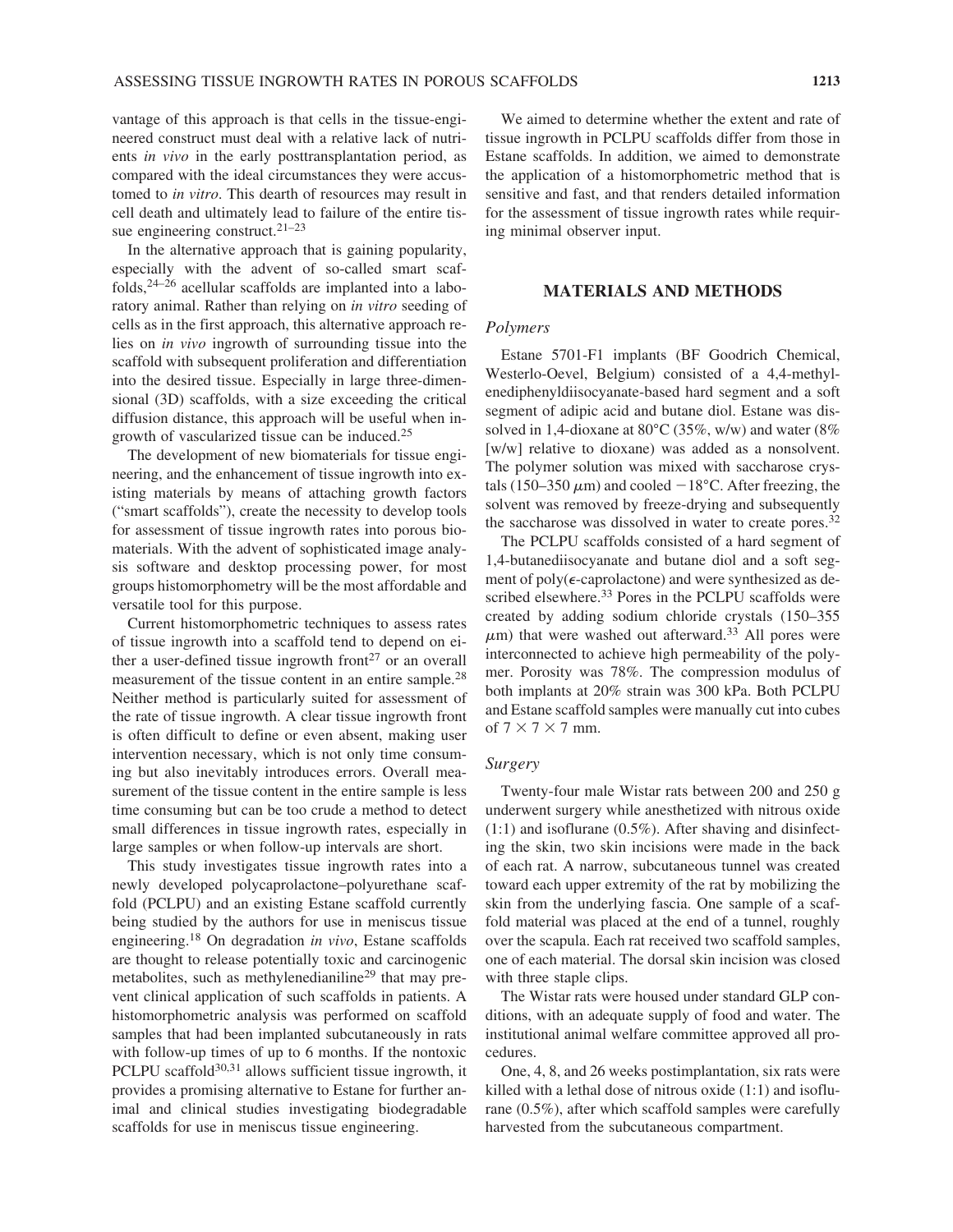## *Histology*

Scaffold samples were fixed in acetone  $(-20^{\circ}C)$  for 6 h, infiltrated in methylmethacrylate, and polymerized at  $-20^{\circ}$ C for 2 days. Sections (7  $\mu$ m thick) were cut from the middle of each sample. This way the center of a section corresponds with the center of a  $7 \times 7 \times 7$  mm scaffold cube. As samples were found to rotate quite easily in the loose connective tissue of the subcutaneous compartment, it was unlikely that the spatial orientation of the midsections (regarding the *x*, *y*, or *z* axis) was of much influence on ingrowth. Sections were dried at 37°C, deacrylated in warm xylol, and stained. In each section, Sudan black was used to stain the polymer blue and nuclear fast red was used to stain the ingrown tissue red; this includes the cell body and the extracellular matrix

deposited by these cells. Unfilled pores obviously remained unstained. All samples were stained according to the same protocol and in a limited number of batches, ensuring a highly homogeneous staining intensity for all samples.

Three sections of each sample were microscopically assessed (magnification,  $\times$ 40) (Axioplan 2 microscope; Carl Zeiss, Thornwood, NY) to determine the nature of the ingrown tissue and to determine the presence of a foreign body reaction (i.e., presence of macrophages, giant cells, and polymorphonuclear leukocytes).

## *Histomorphometry*

Sections were digitized at a magnification of  $\times$ 25 and a resolution of  $1600 \times 1200$  pixels, using a Camedia C-



**FIG. 1.** (**a**)Original digitized image that is outlined by the observer. (**b**) The outline is converted to a binary mask. (**c**) Grayscale euclidian distance map based on binary mask. Pixels are lighter the farther away their location is from the edge. (**d–f**) Seven threshold ranges are applied to the distance map to create seven binary masks representing the zones (only three are shown here: zone 1, zone 2, and zone 3). (**g**) Colors in the original image are adjusted in the hue–saturation–intensity range to create optimal contrast between tissue (green) and scaffold (red). (**h** and **i**) False color coding indicating each zone being measured separately, using the binary masks shown under (**d**) and (**e**).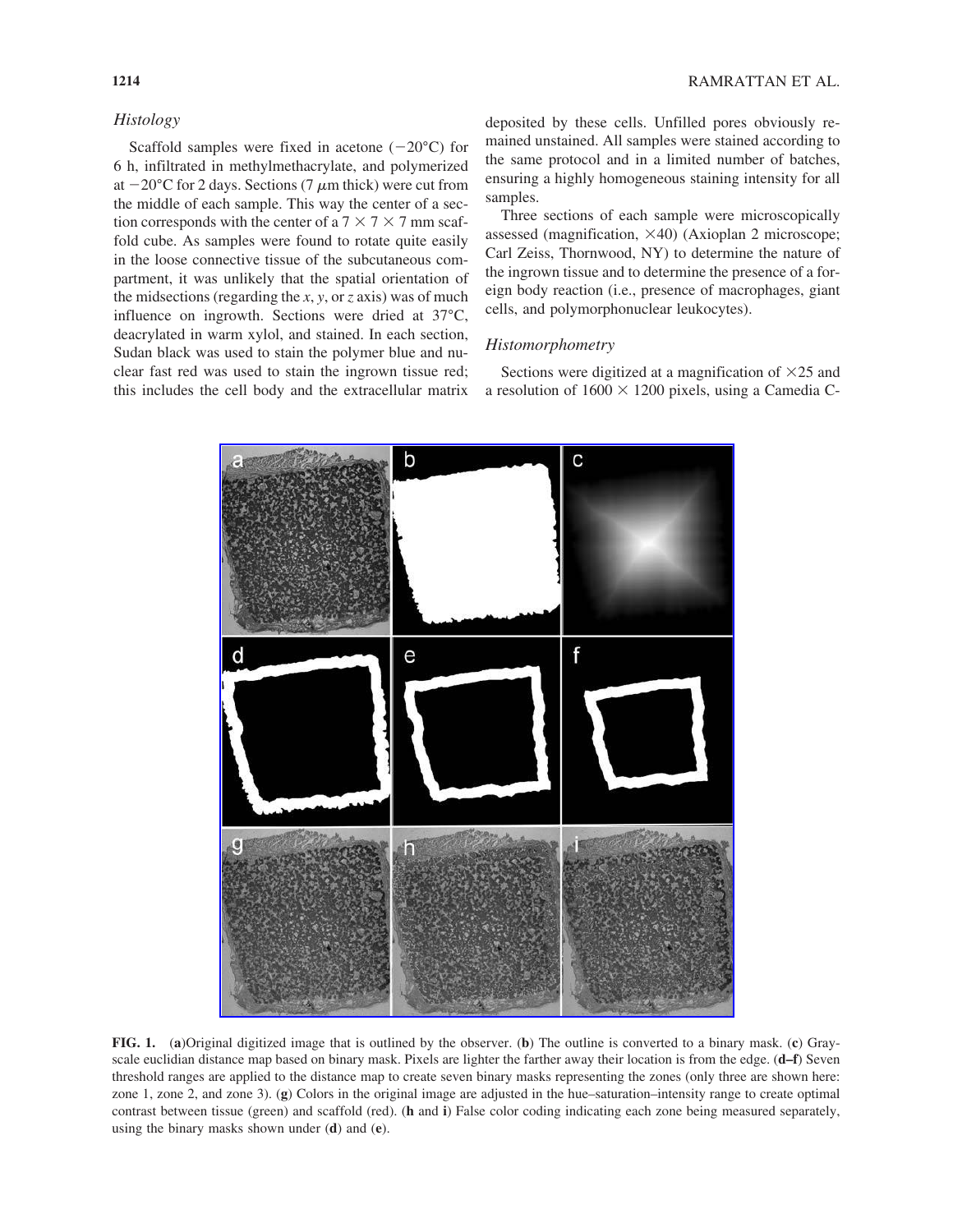4040 digital camera (Olympus America, Melville, NY) mounted on a Zeiss Axioplan 2 microscope. Image calculations and measurements were performed with analy-SIS imaging software (Soft Imaging System, Münster, Germany).

A user-defined outline of each specimen was semiinteractively created and converted into a black-and-white mask. A gray-scale euclidian distance map was computed from the black-and-white mask and thresholds were applied, using seven gray-level ranges of equal width. Seven binary images were created in this way, serving as zone-delimiting masks in further analysis of the original digital image (Fig. 1a–f). Using this procedure, the userdefined outline of each specimen was automatically divided into seven consecutive concentric zones of approximately 500  $\mu$ m. Zone 1 represents the outer 500  $\mu$ m of a specimen, zone 2 the layer between 500 and 1000  $\mu$ m, and so on. Zone 7 consists of the center of the specimen (Fig. 2).

To optimize color contrasts between ingrown tissue and polymer scaffold in the red–green–blue spectrum, adjustments were made in the hue–saturation–intensity spectrum of the original digital images (Fig. 1g). These adjustments were the same for all samples and were automatically applied to all images by the image analysis routine; no user input was required. In this way, polymer scaffold material that was stained blue by the Sudan black became bright red in the adjusted image, whereas ingrown tissue that was stained pink by the nuclear fast red became bright green in the adjusted image. Red–green–blue thresholds were then automatically applied to distinguish between scaffold material, tissue, and unfilled pores by color. A color-coded preview was then presented to the user to check the quality of the threshold settings and to allow for any minor adjustments. As the staining was homogeneous, similar threshold settings were used for all samples. Pixels representing tissue were counted and expressed as a percentage of the total number of pixels in each zone, resulting in an area percentage for each zone in each specimen (Fig. 1h and i, and Fig. 3).

#### *Statistical analysis*

Analysis of variance (ANOVA) were performed, one for each zone, testing for the main effects of postimplantation time and scaffold material on tissue ingrowth into the samples. An interaction factor between postimplantation time and scaffold material was added to the



**FIG. 2.** Definition of seven concentric zones. All zones are of equal width.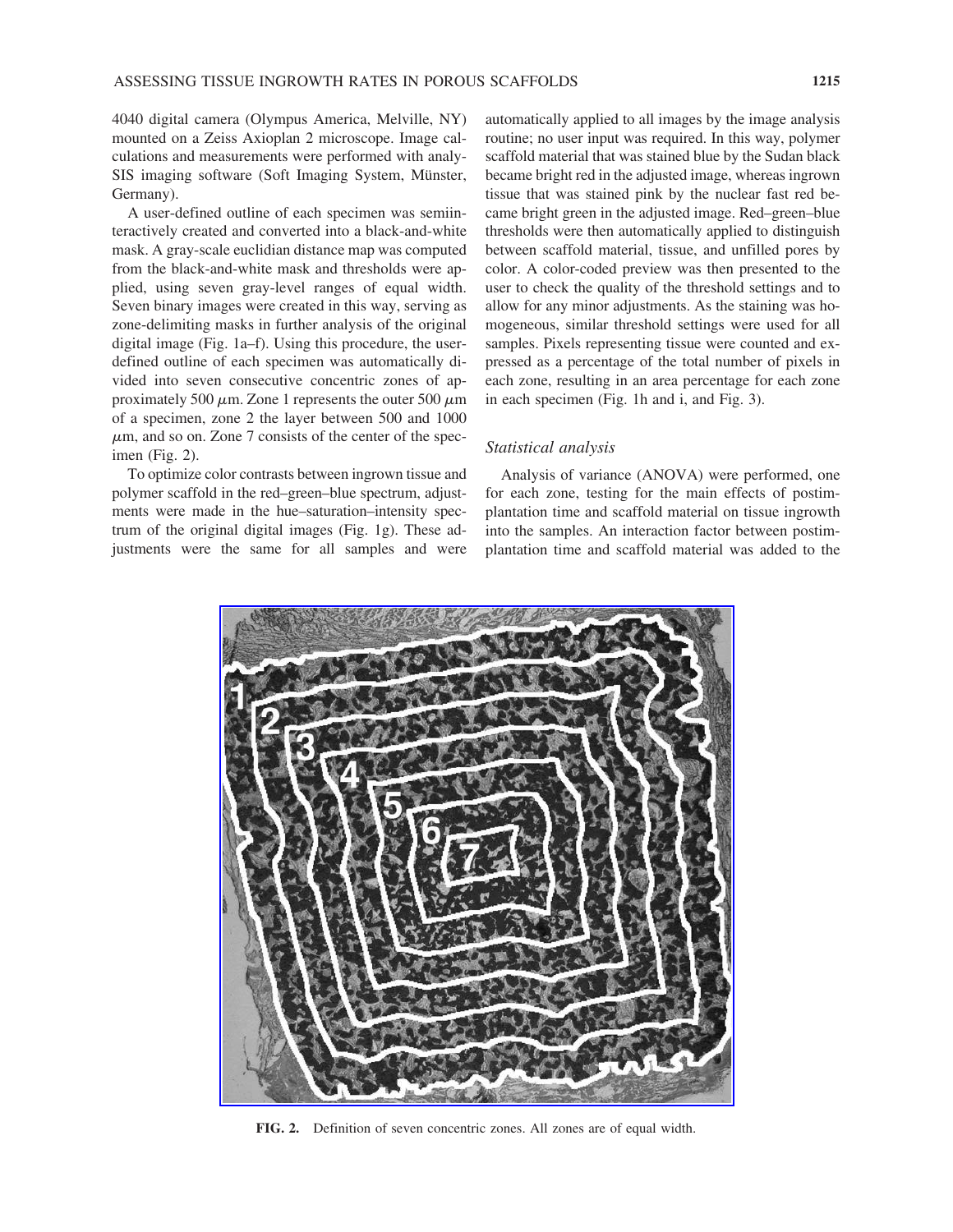

**FIG. 3.** In each zone (zone 2 in this case) the area percentage of ingrown tissue is determined. Tissue, scaffold, and empty pores are automatically color-coded during processing. Color-coding scheme: scaffold, white, empty pore, black; tissue, gray.

ANOVA model to enable testing for significant differences in tissue ingrowth rates. Post hoc Tukey tests were used to test for statistical significant differences in tissue ingrowth between the two polymers for corresponding zones at corresponding postimplantation time points  $(\alpha = 0.05)$ . In addition, differences between zones were examined per scaffold material, using post hoc Tukey tests.

#### *Between- and within-observer variability*

To assess the between-observer and within-observer variation of the method employed, 16 randomly selected samples were measured by 2 independent observers. Within-observer variation was assessed by remeasuring samples for a second time by one of the observers (N.N.R.). Absolute differences were calculated. To assess whether the between-observer and within-observer variations were different for different zones, the correlation between the absolute difference and zone was determined.

In addition, to demonstrate that manual outlining of the samples hardly influenced measurement variability, samples were remeasured twice, using outlines of both observers but color threshold settings of only one observer.

## **RESULTS**

## *Histology*

Tissue growing into the scaffolds consisted mostly of fibrous tissue. Initially, at 1 week postimplantation, fields of fibrin matrix filled the pores of both Estane and PCLPU scaffolds. This matrix was first populated by scarce polymorphonuclear lymphocytes, followed by fibroblasts that increased in number with longer postimplantation times. At 4 weeks postimplantation the extracellular matrix had started to organize and showed more orientation. At 26 weeks postimplantation the remodeling of the matrix had progressed still further and all pores were completely filled with fibrous tissue.

Few blood vessels were seen 1 week postimplantation in contrast to 4 weeks postimplantation, at which time vascularization of mostly the periphery of the scaffolds had occurred. Ingrowth of tissue and vessels progressed with later postimplantation times. Along with the vascularization, more polymorphonuclear lymphocytes could be found in both scaffold types. Also, a steady increase in the number of foreign body giant cells was observed over time on the surface of both scaffold types. In par-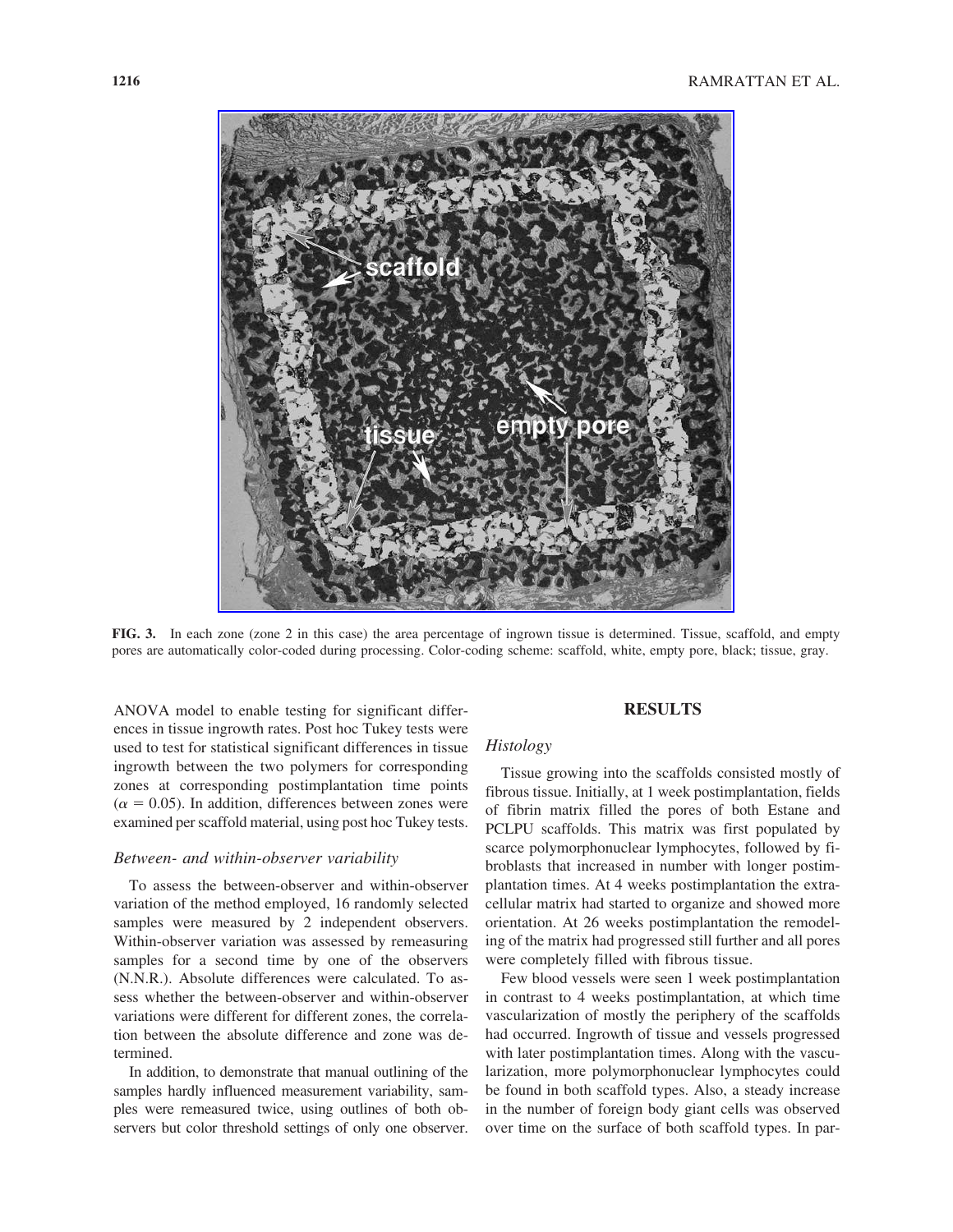

**FIG. 4.** Area percentage of tissue ingrowth per zone at 1 week (**A**), 4 weeks (**B**), 8 weeks (**C**), and 26 weeks (**D**) postimplantation. Error bars represent standard errors of the mean. An asterisk indicates a significant difference between PCLPU and Estane scaffolds.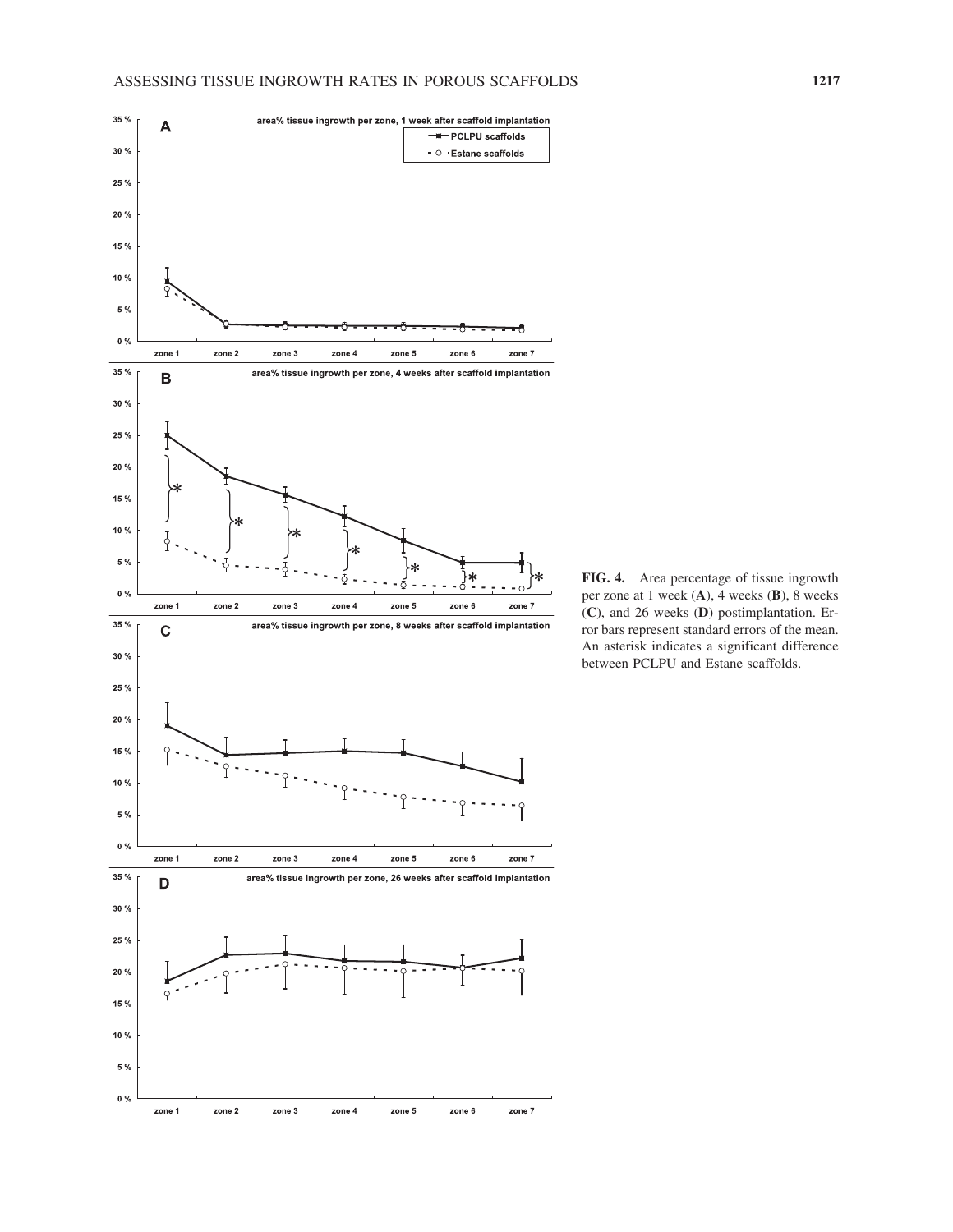ticular, Estane scaffolds 24 weeks postimplantation showed clusters of macrophages with a brown content. This was not observed in PCLPU scaffolds. No morphological changes indicating scaffold degradation were found in either scaffold.

#### *Histomorphometry*

Especially at earlier postimplantation times, pores located deep within both scaffold types remained empty, whereas superficial pores already contained some tissue (Fig. 3). Correspondingly, this can be observed most clearly in Fig. 4A, where the lines representing 1 week postoperation show a clear step-off between the superficial zone 1 and deeper zones. For both scaffold materials, ingrowth into the first zone was significantly different from ingrowth into the second and deeper zones.

In addition, progression of ingrown tissue from the surface of the scaffold toward the center was observed over time. At increasing postimplantation time points more tissue ingrowth was seen and in deeper zones (Figure 4A–D). At 4 weeks postimplantation (Fig. 4B) both lines show a decline, indicating the presence of a tissue ingrowth gradient. This can also be observed in Figs. 5 and 6. At 8 weeks postimplantation (Fig. 4C) the same feature can be observed, although to a lesser extent; the decline is less evident. At 26 weeks, deep and superficial zones show similar area percentages of tissue ingrowth (differences between zones are not statistically significant), resulting in relatively horizontal lines (Fig. 4D).

Not only does Fig. 4 show that tissue ingrowth progresses with increasing postimplantation time, but it also shows that at later postimplantation times tissue ingrowth continues in zones that were among the first to be invaded by tissue; the area percentage of tissue ingrowth per zone tends to be higher at later postimplantation periods, even in the outer zones. This further illustrates the fact that indeed there is a tissue ingrowth gradient rather than a tissue ingrowth front.

#### *Statistical analysis*

ANOVA testing for the main effects of postimplantation time (1, 4, 8, and 26 weeks) and scaffold material on tissue ingrowth showed that there was a significant difference in ingrowth between the polymers for all zones (Table 2). When postimplantation time points were considered separately, post hoc testing showed significant differences between PCLPU scaffolds and Estane scaffolds at 4 weeks post-implantation (Fig. 4B). In all zones, the polycaprolactone–polyurethane scaffolds showed significantly more tissue ingrowth than Estane. No significant differences were found at 1, 8, and 26 weeks postimplantation.

In the ANOVA, the interaction factor between postimplantation time and scaffold material was statistically significant for zones 1 through 3 only, indicating significantly different ingrowth rates between PCLPU and Estane in zones 1 through 3, considering postimplantation times of 1, 4, 8, and 26 weeks (Table 1).



**FIG. 5.** Detailed view of a tissue ingrowth gradient, showing the progressive location of tissue within pores. In the upper righthand corner, pores hardly contain any tissue, not even along the pore edges. In the lower left-hand corner, pores contain much more tissue, although the pores are not completely filled yet. Tissue is situated both along the edge of pores but also in the middle of pores. In the upper left-hand corner, center, and lower right-hand corner tissue is situated mostly along the edge of pores and hardly in the middle of pores.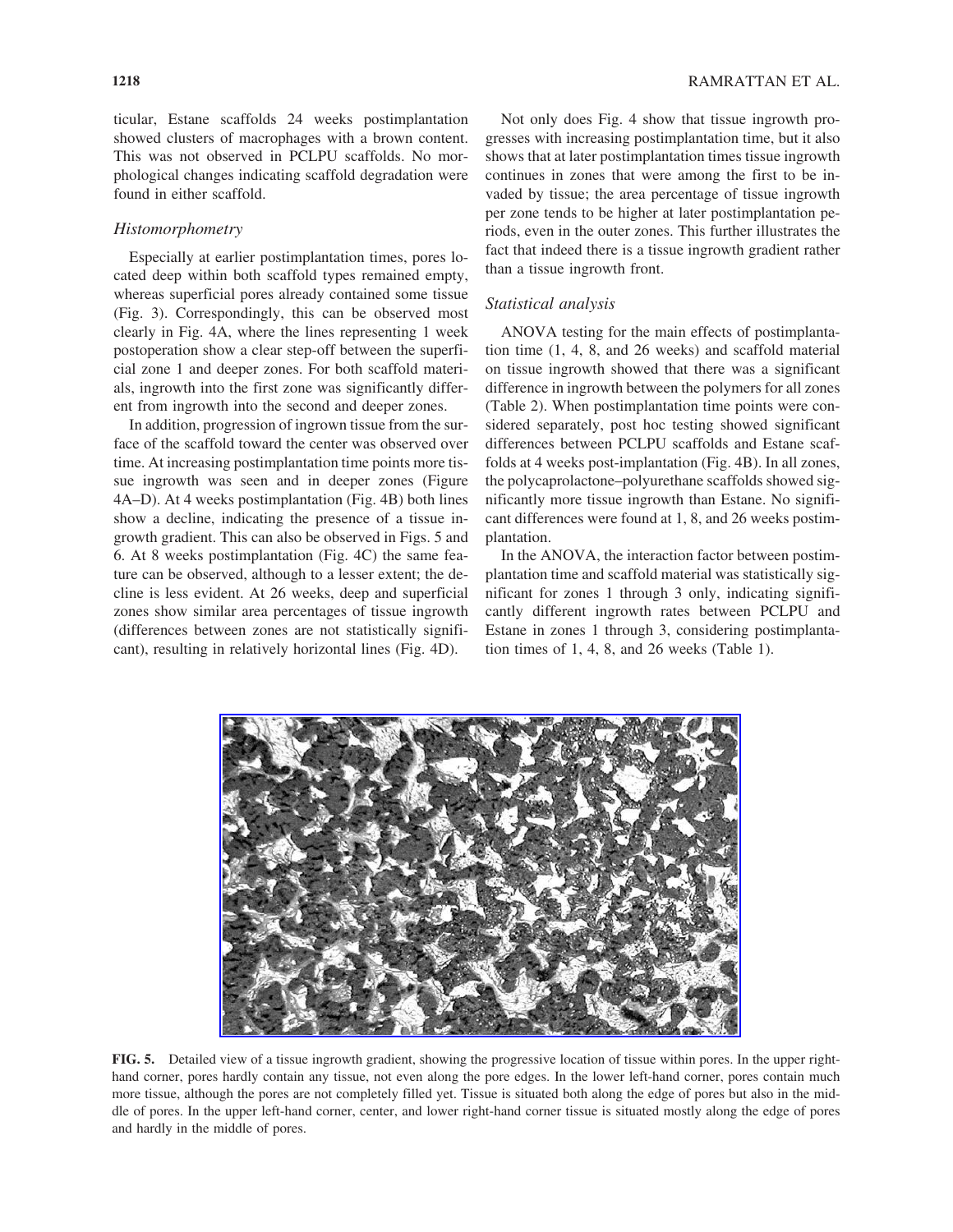

**FIG. 6.** Detailed view of a color-coded image illustrating the presence of a tissue ingrowth gradient rather than a clearly defined tissue ingrowth front. Pores (black) in the polymer (white) are usually partially filled with tissue (gray). On the left-hand side (superficial) pores contain more tissue than on the right-hand side (deep). A clear cutoff cannot be defined.

Because ingrowth at 26 weeks was complete for both polymers, 26-week data were noninformative to determine ingrowth rates. The ANOVA that excluded 26 week data showed that ingrowth rates of PCLPU and Estane were significantly different for zones 1 through 6 (Table 2).

Between-observer and within-observer differences are presented in Table 3. There was no statistically significant correlation between absolute difference and zone. Drawing the outlines a second time by the same observer caused a mean absolute difference of 0.26% (SEM, 0.058%; 5th percentile, 0.0029%; 95th percentile difference, 1.1%).

## **DISCUSSION**

This study employs a simple method to assess tissue ingrowth into a porous biomaterial, resulting in detailed quantitative information that can be interpreted easily. The process is highly automated, reducing the possibility for human error, interobserver differences, and time spent on data acquisition. Limitations to this method are similar to those of any other histomorphometric analysis, as tissue and biomaterial need to be distinguishable by color. To the authors' knowledge, no reports exist in current literature employing the same method for assessment of tissue ingrowth. Although numerous other histomorphometric studies measure ingrowth distance unidirectionally and measure ingrowth area, $34$  we account for multidirectionality of ingrowth by using ingrowth zones, which has not been done previously in large scaffolds. Theoretically, small differences in ingrowth rate will be detected more reliably using ingrowth zones as compared with histomorphometric methods that measure the overall ingrowth area in an entire sample.

Other histomorphometric methods<sup>27</sup> often attempt to define a tissue ingrowth front, assuming that tissue in-

| Zone           | p Values of difference in tissue ingrowth<br>between PCLPU and Estane | p Values of difference in tissue ingrowth rates<br>between PCLPU and Estane<br><i>(interaction between time and material)</i> |  |
|----------------|-----------------------------------------------------------------------|-------------------------------------------------------------------------------------------------------------------------------|--|
|                | 0.002                                                                 | 0.009                                                                                                                         |  |
| $\overline{2}$ | < 0.0005                                                              | 0.004                                                                                                                         |  |
| 3              | < 0.0005                                                              | 0.017                                                                                                                         |  |
| 4              | < 0.0005                                                              | 0.063 <sup>a</sup>                                                                                                            |  |
| 5              | < 0.0005                                                              | 0.099 <sup>a</sup>                                                                                                            |  |
| 6              | < 0.0005                                                              | $0.083$ <sup>a</sup>                                                                                                          |  |
| 7              | < 0.0005                                                              | 0.436 <sup>a</sup>                                                                                                            |  |

**TABLE 1.** *p* **VALUES IN ANOVA OF DIFFERENCES IN INGROWTH BETWEEN PCLPU AND ESTANE ACROSS ALL POST IMPLANTATION TIME POINTS**

*Abbreviations:* ANOVA, analysis of variance; PCLPU, polycaprolactone–polyurethane. <sup>a</sup>Not significant.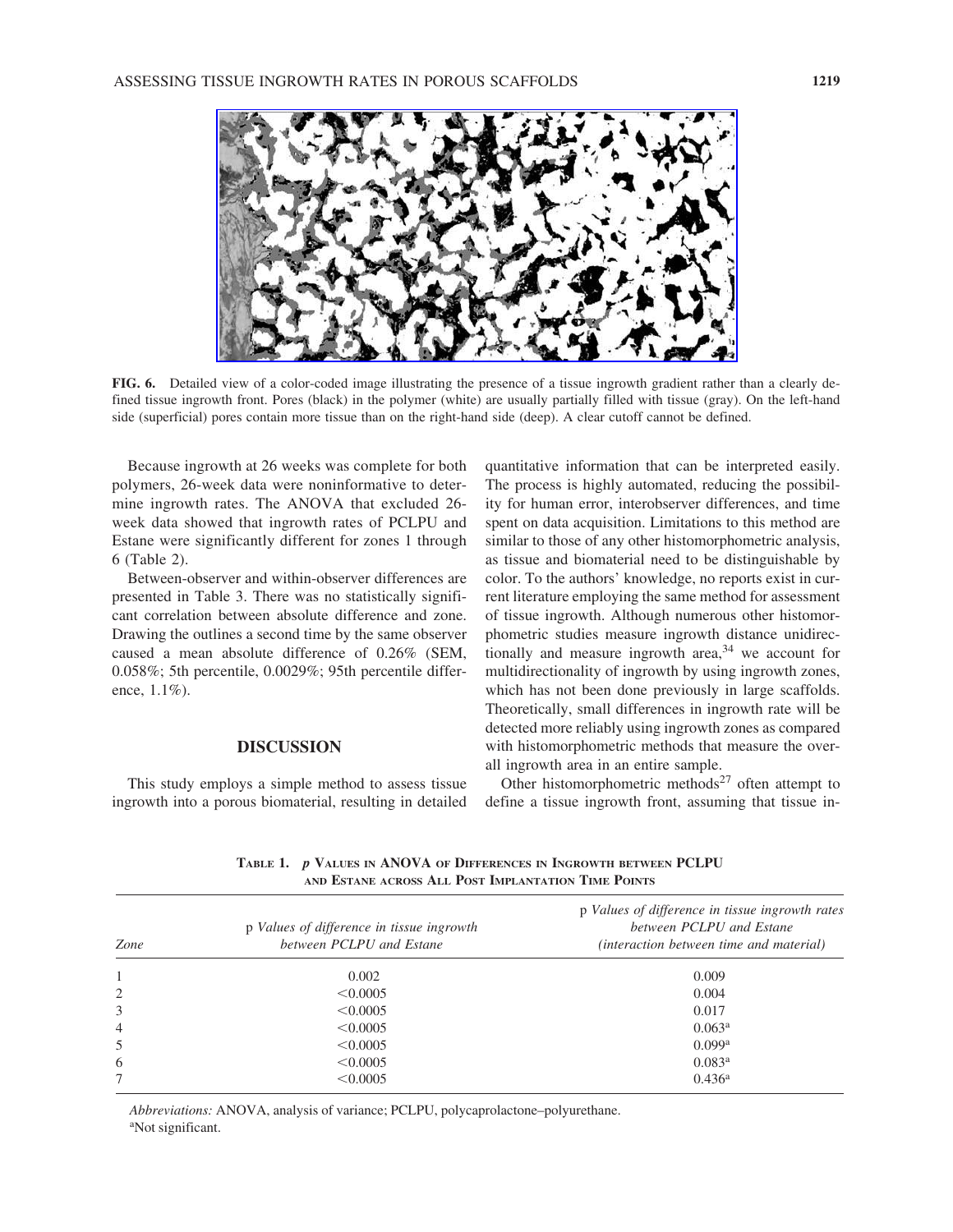| Zone           | p Values of difference in tissue ingrowth<br>between PCLPU and Estane | p Values of difference in tissue ingrowth rates<br>between PCLPU and Estane<br><i>(interaction between time and material)</i> |
|----------------|-----------------------------------------------------------------------|-------------------------------------------------------------------------------------------------------------------------------|
|                | 0.001                                                                 | 0.005                                                                                                                         |
| 2              | 0.001                                                                 | 0.001                                                                                                                         |
| 3              | < 0.0005                                                              | 0.003                                                                                                                         |
| $\overline{4}$ | 0.001                                                                 | 0.017                                                                                                                         |
| 5              | 0.001                                                                 | 0.046                                                                                                                         |
| 6              | 0.012                                                                 | 0.028                                                                                                                         |
| 7              | 0.013                                                                 | 0.26 <sup>a</sup>                                                                                                             |

**TABLE 2.** *p* **VALUES IN ANOVA OF DIFFERENCES IN INGROWTH BETWEEN PCLPU AND ESTANE ACROSS ALL POST IMPLANTATION TIME POINTS, EXCLUDING 26 WEEKS POSTIMPLANTATION**

<sup>a</sup>Not significant.

growth is a dichotomous variable; either a pore is filled with tissue or it is not. Most of the time, this is not the case as the filling of a series of neighboring pores coincides, although be it with a slight delay, rather than filling up consecutively (Figs. 4 and 5). A tissue ingrowth front may therefore be difficult to define when there actually is a tissue ingrowth gradient. User intervention is usually required in these cases. The histomorphometric method proposed in this study will simply show a gradient when there is one, without taking any extra time or effort.

In this study, a user-defined outline was created semiinteractively by defining the corners of a polygon on the digitized midsections of the scaffold samples. An automated edge detection routine optimized for these samples could have been devised for this task. Alhough perhaps more time efficient, it is unlikely that such a routine would have decreased observer variability, as the outline procedure contributed only approximately 1% to the variability. Other studies using different samples may benefit from such a edge detection routine, however. Furthermore, we showed that measurement variation was independent of zone. This emphasizes that the measurement variation will not have caused an underestimation or overestimation of tissue ingrowth rate. If the measurement variation were dependent on zone, this could have led to wrong conclusions regarding the ingrowth pattern. Thus, subdivision in zones does not entail any extra risks of making false inferences on ingrowth rates.

Even though in this study much effort was made to preserve observer independence, some observer dependence inevitably remains. Optimization of color thresholds used by the image analysis routine to distinguish between tissue, scaffold, and unfilled pores was done interactively within constraints. As indicated by our results of between- and within-observer variability, variability stemmed predominantly from the optimization of these settings. This difficulty is inherent to all histomorphometric analyses, however, and the authors do not presume this study to be exempt from those limitations. Nevertheless, in comparison with the frequently used method that depends on the experience of the user in discerning where exactly a tissue ingrowth front is located, the proposed method in this study effectively eliminates that substantial source of both inter- and intraobserver variability. Especially in samples where there is a tissue ingrowth gradient, as is often the case, the proposed method could prove to be superior.

PCLPU scaffolds showed ingrowth rates higher than those in Estane scaffolds. This is best reflected in the 4 week postimplantation results, where a marked difference in both amount and depth of tissue infiltration was ob-

**TABLE 3. BETWEEN-OBSERVER AND WITHIN-OBSERVER VARIATION EXPRESSED AS ABSOLUTE DIFFERENCES IN TISSUE INGROWTH AREA PERCENTAGE**<sup>a</sup>

|                 | Between-observer difference<br>(%) | Within-observer difference<br>(%) |
|-----------------|------------------------------------|-----------------------------------|
| Mean $\pm$ SEM  | $2.6 \pm 0.3$                      | $2.0 \pm 0.2$                     |
| 5th percentile  | 0.06                               | 0.10                              |
| 95th percentile | 10.8                               | 5.2                               |

<sup>a</sup>Measurements are percentages and therefore absolute differences are expressed as percentages as well.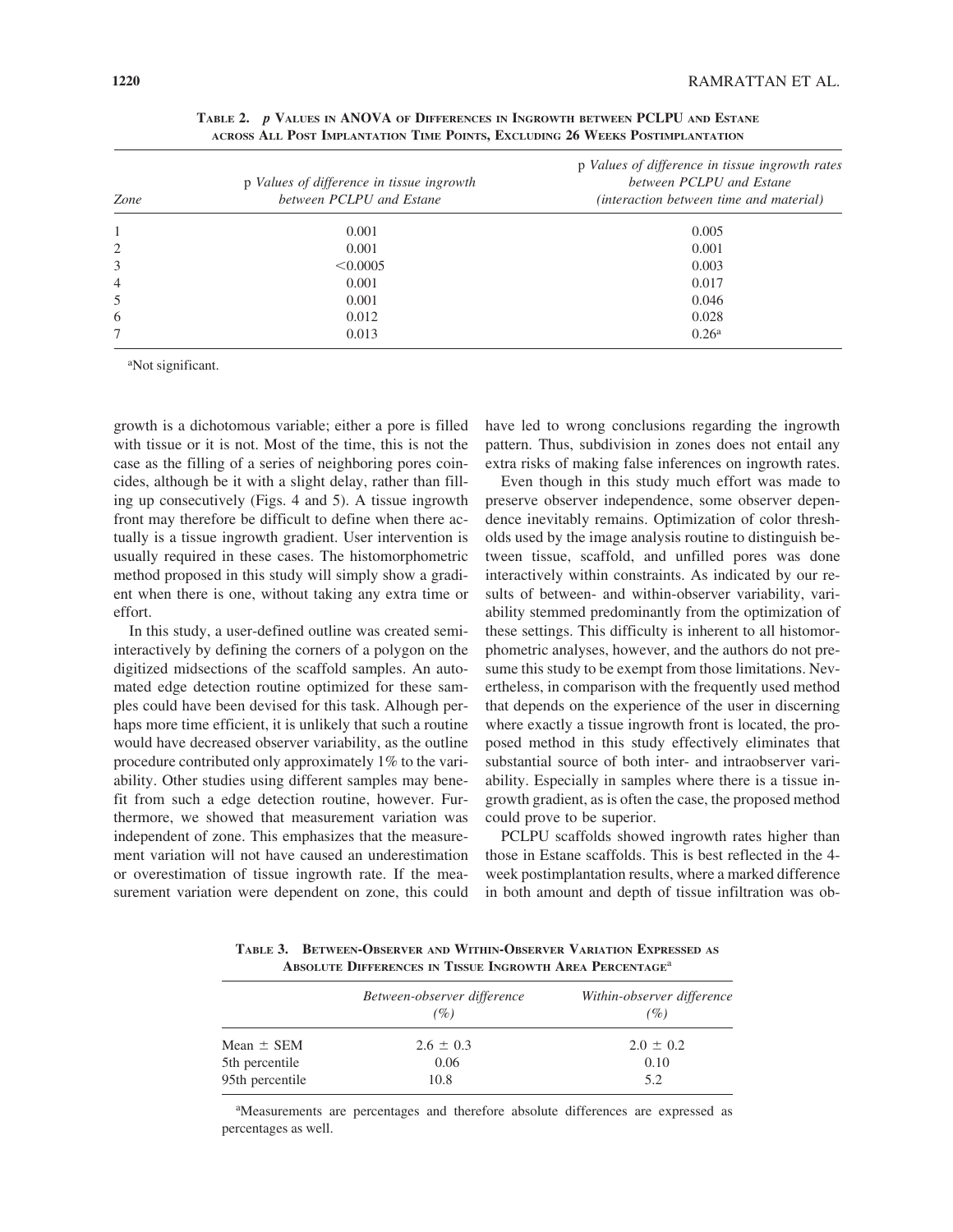served. Later on, at 26 weeks postimplantation, both scaffold materials were fully infiltrated by tissue already and differences in ingrowth rates obviously could no longer be assessed. Most likely, however, tissue ingrowth into PCLPU scaffolds was completed no later than in Estane scaffolds.

In this study, no morphological changes indicating degradation of scaffolds were found after 26 weeks postimplantation. Indeed, it is unlikely that such changes could have been observed microscopically at this followup time. A long-term *in vitro* degradation study of PCLPU scaffolds showed that even though after 9 months the deterioration of biomechanical properties of the scaffolds was significant, no signs of degradation could be found by scanning electron microscopy.<sup>35</sup>

Estane scaffolds and PCLPU scaffolds had identical permeability, in terms of porosity and pore size, and compression modulus. These scaffold properties are essential for tissue ingrowth and differentiation into fibrocartilage when scaffolds are used for meniscus tissue engineering.36,37 However, two scaffolds manufactured from different materials but with identical porosity, pore size, and compression modulus do not necessarily demonstrate equal tissue ingrowth rates as chemical and physical properties can signifincatly influence biocompatibility. It therefore remains necessary to test new scaffolds for their capacity to allow tissue ingrowth and proliferation as results from other scaffolds cannot be extrapolated automatically. For instance, Estane and PCLPU scaffolds may have had quite different levels of phase separation between hard and soft segments. This phenomenon results in disproportionate amounts of either hard or soft segment being exposed at the surface of the polymer, shielding the other segment from the scaffold–tissue interface.<sup>38</sup> Hard and soft segments differ in hydrophilicity. It is well known that the level of hydrophilicity of a polymer surface plays an important role in cell adhesion and proliferation<sup>39</sup> and thus quite likely will affect tissue ingrowth. However, differences herein can be mitigated *in vivo* when protein-rich extracellular fluids (e.g., blood) settle down onto the scaffold surface and mediate between the cells and polymer.

To what extent can the results of our subcutaneous implantation model be extrapolated to meniscus tissue engineering, since the characteristics of the surrounding tissue in this study differ from the characteristics of meniscus tissue? We believe that subcutaneous implantation of scaffolds can be used to screen polymers as possible candidates for meniscus implantation studies. A polymer that presents poor ingrowth at a subcutaneous implantation site is unlikely to show better ingrowth in a less favorable environment such as the knee. Indeed, data on tissue ingrowth in Estane scaffolds that were implanted in dog knees showed that tissue ingrowth in this environment is good.<sup>40</sup> Fibrovascular tissue ingrowth into

3.5-mm-wide Estane meniscus prostheses was complete 3 months postimplantation.<sup>40</sup> Because tissue ingrowth for subcutaneous implanted Estane scaffolds in the present study was also good, and for PCLPU even better than for Estane, the nontoxic PCLPU scaffold $30,31$  is a serious candidate for an animal study investigating meniscus implantation. However, the ultimate goal is to achieve differentiation of ingrown tissue toward fibrocartilage. In fact, such was observed in the same study. Six months postimplantation in dogs, fibrocartilage-like tissue was found in the Estane meniscus prostheses.<sup>40</sup> Unfortunately, as previously mentioned, Estane is thought to have toxic degradation products in the long term.<sup>29</sup> Whether tissue in a PCLPU meniscus prosthesis will show similar differentiation into fibrocartilage-like tissue remains to be seen.

In conclusion, this study demonstrates a novel, sensitive, histomorphometric method to assess tissue ingrowth into porous polymer scaffolds. This method may prove to be particularly useful when rates of tissue ingrowth are being investigated in the field of biomaterial development or modulation of tissue ingrowth by growth factors.

## **ACKNOWLEDGMENTS**

The authors gratefully acknowledge Natasja Lieuwes and Leon Driessen for excellent technical assistance. Funding for this research was provided by the Netherlands Technology Foundation (NWO/STW 349-4771).

## **REFERENCES**

- 1. Vacanti, C.A., Langer, R., Schloo, B., and Vacanti, J.P. Synthetic polymers seeded with chondrocytes provide a template for new cartilage formation. Plast. Reconstr. Surg. **88,** 753, 1991.
- 2. Grad, S., Kupcsik, L., Gorna, K., Gogolewski, S., and Alini, M. The use of biodegradable polyurethane scaffolds for cartilage tissue engineering: Potential and limitations. Biomaterials **24,** 5163, 2003.
- 3. Buma, P., Pieper, J.S., van Tienen, T., van Susante, J.L., van der Kraan, P.M., Veerkamp, J.H., van den Berg, W.B., Veth, R.P., and van Kuppevelt, T.H. Cross-linked type I and type II collagenous matrices for the repair of full-thickness articular cartilage defects: A study in rabbits. Biomaterials **24,** 3255, 2003.
- 4. Hutmacher, D.W., Ng, K.W., Kaps, C., Sittinger, M., and Klaring, S. Elastic cartilage engineering using novel scaffold architectures in combination with a biomimetic cell carrier. Biomaterials **24,** 4445, 2003.
- 5. Frenkel, S.R., and Di Cesare, P.E. Scaffolds for articular cartilage repair. Ann. Biomed. Eng. **32,** 26, 2004.
- 6. Harris, C.T., and Cooper, L.F. Comparison of bone graft matrices for human mesenchymal stem cell-directed osteogenesis. J. Biomed. Mater. Res. **68A,** 747, 2004.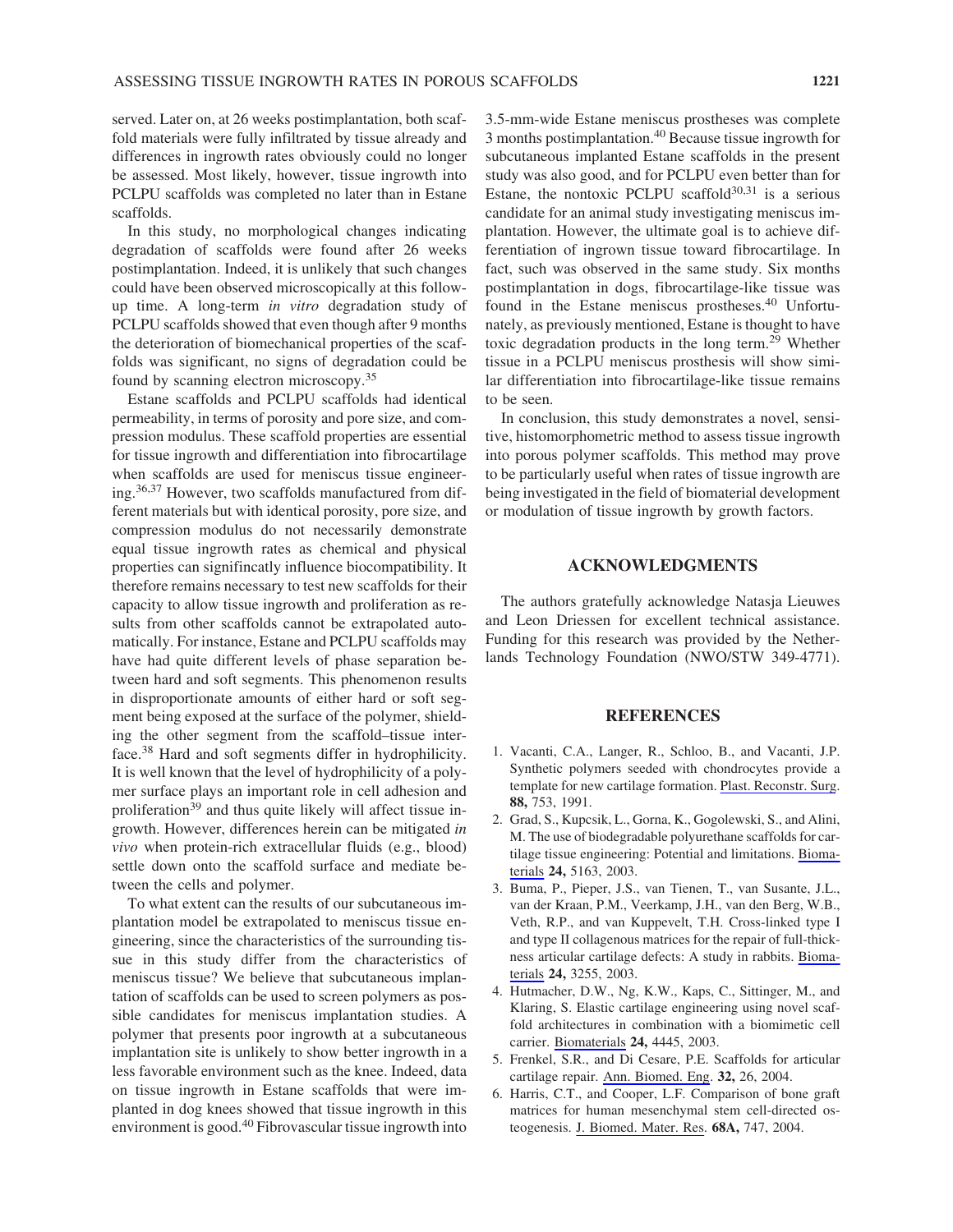- 7. Sharma, B., and Elisseeff, J.H. Engineering structurally organized cartilage and bone tissues. Ann. Biomed. Eng. **32,** 148, 2004.
- 8. Warren, S.M., Nacamuli, R.K., Song, H.M., and Longaker, M.T. Tissue-engineered bone using mesenchymal stem cells and a biodegradable scaffold. J. Craniofac. Surg. **15,** 34, 2004.
- 9. Buma, P., Schreurs, W., and Verdonschot, N. Skeletal tissue engineering. From *in vitro* studies to large animal models. Biomaterials **25,** 1487, 2004.
- 10. Risbud, M.V., Karamuk, E., Schlosser, V., and Mayer, J. Hydrogel-coated textile scaffolds as candidate in liver tissue engineering. II. Evaluation of spheroid formation and viability of hepatocytes. J. Biomater. Sci. Polym. Ed. **14,** 719, 2003.
- 11. Barralet, J.E., Wallace, L.L., and Strain, A.J. Tissue engineering of human biliary epithelial cells on polyglycolic acid/polycaprolactone scaffolds maintains long-term phenotypic stability. Tissue Eng. **9,** 1037, 2003.
- 12. Xu, C.Y., Inai, R., Kotaki, M., and Ramakrishna, S. Aligned biodegradable nanofibrous structure: A potential scaffold for blood vessel engineering. Biomaterials **25,** 877, 2004.
- 13. Harding, S.I., Afoke, A., Brown, R.A., MacLeod, A., Shamlou, P.A., and Dunnill, P. Engineering and cell attachment properties of human fibronectin–fibrinogen scaffolds for use in tissue engineered blood vessels. Bioprocess. Biosyst. Eng. **25,** 53, 2002.
- 14. He, H., and Matsuda, T. Arterial replacement with compliant hierarchic hybrid vascular graft: Biomechanical adaptation and failure. Tissue Eng. **8,** 213, 2002.
- 15. Rothenburger, M., Volker, W., Vischer, J.P., Berendes, E., Glasmacher, B., Scheld, H.H., and Deiwick, M. Tissue engineering of heart valves: Formation of a three-dimensional tissue using porcine heart valve cells. ASAIO J. **48,** 586, 2002.
- 16. Kim, W.G., Cho, S.K., Kang, M.C., Lee, T.Y., and Park, J.K. Tissue-engineered heart valve leaflets: An animal study. Int. J. Artif. Organs **24,** 642, 2001.
- 17. Buma, P., Ramrattan, N.N., van Tienen, T.G., and Veth, R.P. Tissue engineering of the meniscus. Biomaterials **25,** 1523, 2004.
- 18. De Groot, J.H., de Vrijer, R., Pennings, A.J., Klompmaker, J., Veth, R.P., and Jansen, H.W. Use of porous polyurethanes for meniscal reconstruction and meniscal prostheses. Biomaterials **17,** 163, 1996.
- 19. Tienen, T.G., Heijkants, R.G., Buma, P., De Groot, J.H., Pennings, A.J., and Veth, R.P. A porous polymer scaffold for meniscal lesion repair. A study in dogs. Biomaterials **24,** 2541, 2003.
- 20. Flanagan, T.C., and Pandit, A. Living artificial heart valve alternatives: A review. Eur. Cell Mater. **6,** 28, 2003.
- 21. Kim, S.S., Utsunomiya, H., Koski, J.A., Wu, B.M., Cima, M.J., Sohn, J., Mukai, K., Griffith, L.G., and Vacanti, J.P. Survival and function of hepatocytes on a novel three-dimensional synthetic biodegradable polymer scaffold with an intrinsic network of channels. Ann. Surg. **228,** 8, 1998.
- 22. Fuchs, J.R., Pomerantseva, I., Ochoa, E.R., Vacanti, J.P., and Fauza, D.O. Fetal tissue engineering: *In vitro* analysis of muscle constructs. J. Pediatr. Surg. **38,** 1348, 2003.
- 23. Horner, H.A., and Urban, J.P. 2001 Volvo Award Winner in Basic Science Studies: Effect of nutrient supply on the viability of cells from the nucleus pulposus of the intervertebral disc. Spine **26,** 2543, 2001.
- 24. Lutolf, M.P., Weber, F.E., Schmoekel, H.G., Schense, J.C., Kohler, T., Muller, R., and Hubbell, J.A. Repair of bone defects using synthetic mimetics of collagenous extracellular matrices. Nat. Biotechnol. **21,** 513, 2003.
- 25. Tabata, Y., Miyao, M., Yamamoto, M., and Ikada, Y. Vascularization into a porous sponge by sustained release of basic fibroblast growth factor. J. Biomater. Sci. Polym. Ed. **10,** 957, 1999.
- 26. Saito, N., and Takaoka, K. New synthetic biodegradable polymers as BMP carriers for bone tissue engineering. Biomaterials **24,** 2287, 2003.
- 27. Yamamoto, M., Tabata, Y., Kawasaki, H., and Ikada, Y. Promotion of fibrovascular tissue ingrowth into porous sponges by basic fibroblast growth factor. J. Mater. Sci. Mater. Med. **11,** 213, 2000.
- 28. Wake, M.C., Mikos, A.G., Sarakinos, G., Vacanti, J.P., and Langer, R. Dynamics of fibrovascular tissue ingrowth in hydrogel foams. Cell Transplant. **4,** 275, 1995.
- 29. Szycher, M. Biostability of polyurethane elastomers: A critical review. J. Biomater. Appl. **3,** 297, 1988.
- 30. Pitt, C.G. In: Chasin, M., and Langer, R., eds. Biodegradable Polymers as Drug Delivery Systems. New York: Marcel Dekker, 1990, pp. 71–120.
- 31. Bogdanov, B., Toncheva, V., Schacht, E., Finelli, L., Sarti, B., and Scandola, M. Physical properties of poly(ester-urethanes) prepared from different molar mass polycaprolactone-diols. Polymer **40,** 3171, 1999.
- 32. Degroot, J.H., Nijenhuis, A.J., Bruin, P., Pennings, A.J., Veth, R.P.H., Klompmaker, J., and Jansen, H.W.B. Use of porous biodegradable polymer implants in meniscus reconstruction. 1. Preparation of porous biodegradable polyurethanes for the reconstruction of meniscus lesions. Colloid Polym. Sci. **268,** 1073, 1990.
- 33. Heijkants, R.G.J.C., van Calck, R.V., De Groot, J.H., Pennings, A.J., Schouten, A.J., van Tienen, T.G., Ramrattan, N., Buma, P., and Veth, R.P.H. Design, synthesis and properties of a degradable polyurethane scaffold for meniscus regeneration. J. Mater. Sci. Mater. Med. **15,** 423, 2004.
- 34. Huffer, W.E., Ruegg, P., Zhu, J.M., and Lepoff, R.B. Semiautomated methods for cancellous bone histomorphometry using a general-purpose video image analysis system. J. Microsc. **173,** 53, 1994.
- 35. Heijkants, R.G.J.C. Polyurethane scaffolds as meniscus reconstruction materials [Ph.D. thesis]. Department of Polymer Chemistry, University of Groningen, Groningen, The Netherlands, 2004.
- 36. Klompmaker, J., Jansen, H.W.B., Veth, R.P.H., Nielsen, H.K.L., de Groot, J.H., and Pennings, A.J. Porous implants for knee joint meniscus reconstruction: A preliminary study on the role of pore sizes in ingrowth and differentiation of fibrocartilage. Clin. Mater. **14,** 1, 1993.
- 37. van Tienen, T.G., Heijkants, R.G.J.C., Buma, P., de Groot, J.H., Pennings, A.J., and Veth, R.P.H. Tissue ingrowth and degradation of two biodegradable porous polymers with different porosities and poresizes. Biomaterials **23,** 1731, 2002.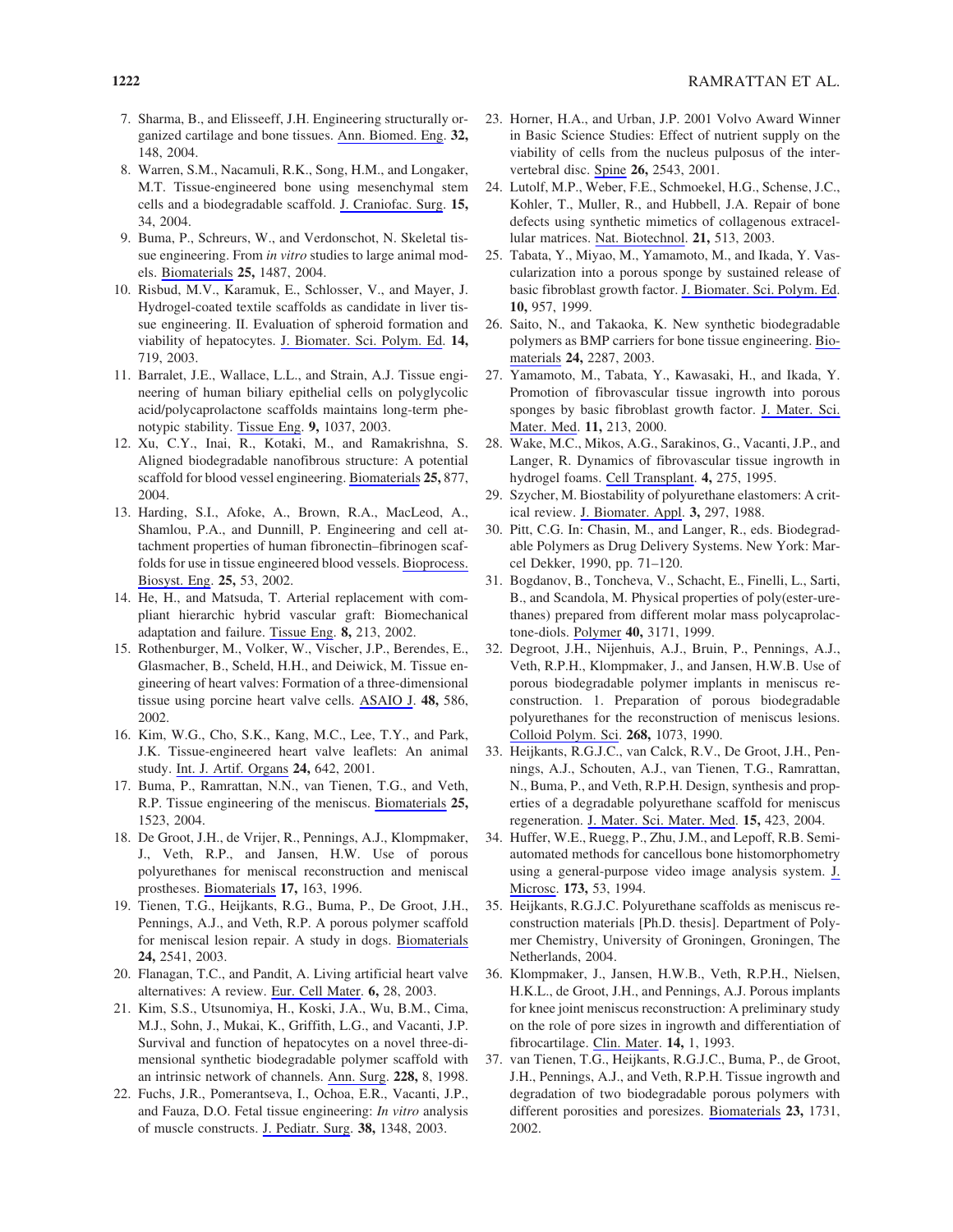- 38. Lambda N.M.K., Woodhouse, K.A., and Cooper, S.L., eds. Surface characterization of polyurethanes. In: Polyurethanes in Biomedical Applications. Boca Raton, FL: CRC Press, 1998, p. 91.
- 39. Lee, J. H., and Lee, H.B. A wettability gradient as a tool to study protein adsorption and cell adhesion on polymer surfaces. J. Biomater. Sci. Polym. Ed. **4,** 467, 1993.
- 40. van Tienen, T.G. *in vivo* tissue engineering of the knee joint meniscus [Ph.D. thesis]. Department of Orthopedics. Uni-

versty Medical Center St. Radboud, Nijmegen, The Netherlands, 2004.

> Address reprint requests to: *Navin N. Ramrattan, MD Spank 72 4824 BG Breda, The Netherlands*

*E-mail:* n\_ramrattan@yahoo.com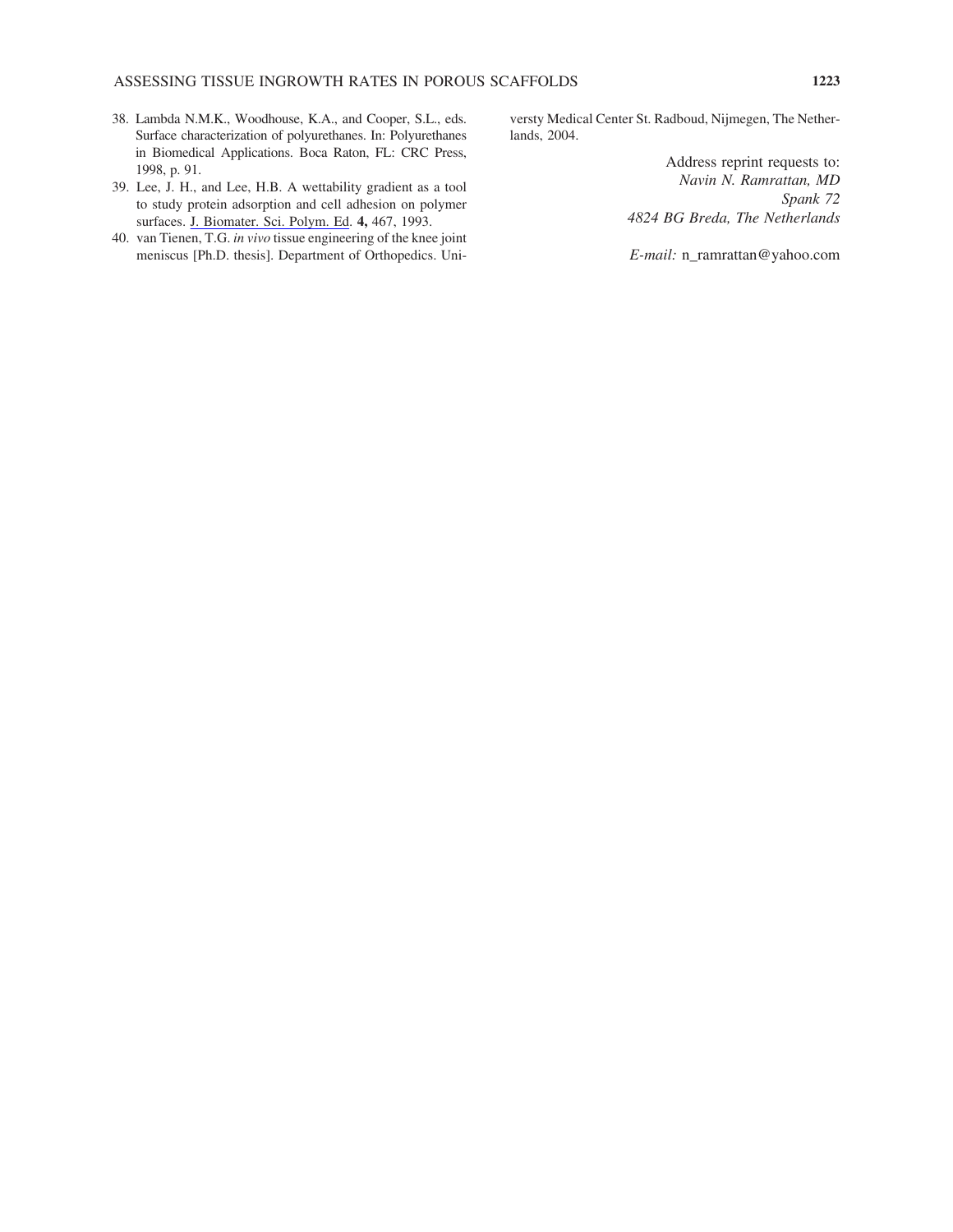## **This article has been cited by:**

- 1. Gerjon Hannink, Eric L.W. de Mulder, Tony G. van Tienen, Pieter Buma. 2012. Effect of load on the repair of osteochondral defects using a porous polymer scaffold. *Journal of Biomedical Materials Research Part B: Applied Biomaterials* **100B**:8, 2082-2089. [\[CrossRef\]](http://dx.doi.org/10.1002/jbm.b.32773)
- 2. Han Su Kim, Sung Min Chung, Soo Yeon Jung, Soo Jin Kim, Kyung Yeon Kim. 2012. Porous Polyurethane Scaffold as a Tracheal Prosthesis Material. *Korean Journal of Otorhinolaryngology-Head and Neck Surgery* **55**:1, 30. [\[CrossRef](http://dx.doi.org/10.3342/kjorl-hns.2012.55.1.30)]
- 3. Eleftherios A. Makris, Pasha Hadidi, Kyriacos A. Athanasiou. 2011. The knee meniscus: Structure–function, pathophysiology, current repair techniques, and prospects for regeneration. *Biomaterials* **32**:30, 7411-7431. [\[CrossRef](http://dx.doi.org/10.1016/j.biomaterials.2011.06.037)]
- 4. Natalie K. Galley, Jason P. Gleghorn, Scott Rodeo, Russell F. Warren, Suzanne A. Maher, Lawrence J. Bonassar. 2011. Frictional Properties of the Meniscus Improve After Scaffold-augmented Repair of Partial Meniscectomy: A Pilot Study. *Clinical Orthopaedics and Related Research®* . [[CrossRef\]](http://dx.doi.org/10.1007/s11999-011-1854-6)
- 5. Lara C. Ionescu , Gregory C. Lee , Grant H. Garcia , Tiffany L. Zachry , Roshan P. Shah , Brian J. Sennett , Robert L. Mauck . 2011. Maturation State-Dependent Alterations in Meniscus Integration: Implications for Scaffold Design and Tissue Engineering. *Tissue Engineering Part A* **17**:1-2, 193-204. [[Abstract](http://dx.doi.org/10.1089/ten.tea.2010.0272)] [\[Full Text HTML\]](http://online.liebertpub.com/doi/full/10.1089/ten.tea.2010.0272) [[Full Text PDF](http://online.liebertpub.com/doi/pdf/10.1089/ten.tea.2010.0272)] [[Full Text PDF with](http://online.liebertpub.com/doi/pdfplus/10.1089/ten.tea.2010.0272) [Links](http://online.liebertpub.com/doi/pdfplus/10.1089/ten.tea.2010.0272)]
- 6. Jorn Op Den Buijs , Erik L. Ritman , Dan Dragomir-Daescu . 2010. Validation of a Fluid–Structure Interaction Model of Solute Transport in Pores of Cyclically Deformed Tissue Scaffolds. *Tissue Engineering Part C: Methods* **16**:5, 1145-1156. [\[Abstract\]](http://dx.doi.org/10.1089/ten.tec.2009.0685) [\[Full Text HTML\]](http://online.liebertpub.com/doi/full/10.1089/ten.tec.2009.0685) [\[Full Text PDF\]](http://online.liebertpub.com/doi/pdf/10.1089/ten.tec.2009.0685) [[Full Text PDF with Links](http://online.liebertpub.com/doi/pdfplus/10.1089/ten.tec.2009.0685)]
- 7. T. CHANDYBiocompatibility of materials and its relevance to drug delivery and tissue engineering 301-325. [[CrossRef\]](http://dx.doi.org/10.1533/9781845699802.3.301)
- 8.Stephanie Grenier , Martin Sandig , Kibret Mequanint . 2009. Smooth Muscle #-Actin and Calponin Expression and Extracellular Matrix Production of Human Coronary Artery Smooth Muscle Cells in 3D Scaffolds. *Tissue Engineering Part A* **15**:10, 3001-3011. [[Abstract\]](http://dx.doi.org/10.1089/ten.tea.2009.0057) [[Full Text HTML\]](http://online.liebertpub.com/doi/full/10.1089/ten.tea.2009.0057) [[Full Text PDF\]](http://online.liebertpub.com/doi/pdf/10.1089/ten.tea.2009.0057) [[Full Text PDF with Links](http://online.liebertpub.com/doi/pdfplus/10.1089/ten.tea.2009.0057)]
- 9. Christopher Moraes, Yoan K. Kagoma, Bogdan M. Beca, Rachel L.M. Tonelli-Zasarsky, Yu Sun, Craig A. Simmons. 2009. Integrating polyurethane culture substrates into poly(dimethylsiloxane) microdevices. *Biomaterials* **30**:28, 5241-5250. [\[CrossRef](http://dx.doi.org/10.1016/j.biomaterials.2009.05.066)]
- 10. Jorn Op Den Buijs , Lichun Lu , Steven M. Jorgensen , Dan Dragomir-Daescu , Michael J. Yaszemski , Erik L. Ritman . 2009. Solute Transport in Cyclically Deformed Porous Tissue Scaffolds with Controlled Pore Cross-Sectional Geometries. *Tissue Engineering Part A* **15**:8, 1989-1999. [[Abstract\]](http://dx.doi.org/10.1089/ten.tea.2008.0382) [\[Full Text HTML\]](http://online.liebertpub.com/doi/full/10.1089/ten.tea.2008.0382) [[Full Text PDF\]](http://online.liebertpub.com/doi/pdf/10.1089/ten.tea.2008.0382) [[Full Text PDF with Links](http://online.liebertpub.com/doi/pdfplus/10.1089/ten.tea.2008.0382)]
- 11. Yuen Kee Tsui, Sylwester Gogolewski. 2009. Microporous biodegradable polyurethane membranes for tissue engineering. *Journal of Materials Science: Materials in Medicine* **20**:8, 1729-1741. [\[CrossRef](http://dx.doi.org/10.1007/s10856-009-3722-4)]
- 12. B. G. Sengers, C. P. Please, M. Taylor, R. O. C. Oreffo. 2009. Experimental–Computational Evaluation of Human Bone Marrow Stromal Cell Spreading on Trabecular Bone Structures. *Annals of Biomedical Engineering* **37**:6, 1165-1176. [\[CrossRef](http://dx.doi.org/10.1007/s10439-009-9676-3)]
- 13. Jonathan D. Packer, Scott A. Rodeo. 2009. Meniscal Allograft Transplantation. *Clinics in Sports Medicine* **28**:2, 259-283. [\[CrossRef](http://dx.doi.org/10.1016/j.csm.2008.10.011)]
- 14. Masahiro Kino-Oka, Yasunori Takezawa, Masahito Taya. 2009. Quality control of cultured tissues requires tools for quantitative analyses of heterogeneous features developed in manufacturing process. *Cell and Tissue Banking* **10**:1, 63-74. [\[CrossRef](http://dx.doi.org/10.1007/s10561-008-9103-2)]
- 15. Ji Sun Park, Dae Gyun Woo, Han Na Yang, Hye Jin Lim, Kyong Mi Park, Kun Na, Keun-Hong Park. 2009. Chondrogenesis of human mesenchymal stem cells encapsulated in a hydrogel construct: Neocartilage formation in animal models as both mice and rabbits. *Journal of Biomedical Materials Research Part A* **9999A**, NA-NA. [\[CrossRef\]](http://dx.doi.org/10.1002/jbm.a.32341)
- 16. R. G. J. C. Heijkants, R. V. van Calck, T. G. van Tienen, J. H. de Groot, A. J. Pennings, P. Buma, R. P. H. Veth, A. J. Schouten. 2008. Polyurethane scaffold formation via a combination of salt leaching and thermally induced phase separation. *Journal of Biomedical Materials Research Part A* **87A**:4, 921-932. [\[CrossRef\]](http://dx.doi.org/10.1002/jbm.a.31829)
- 17. Hong-Shik Choi, Hwal Suh, Ja-Hyun Lee, Si-Nae Park, Sang-Hyun Shin, Young-Ho Kim, Sung Min Chung, Hyun Kyung Kim, Jae-Yol Lim, Han Su Kim. 2008. A polyethylene glycol grafted bi-layered polyurethane scaffold: preliminary study of a new candidate prosthesis for repair of a partial tracheal defect. *European Archives of Oto-Rhino-Laryngology* **265**:7, 809-816. [\[CrossRef\]](http://dx.doi.org/10.1007/s00405-007-0574-8)
- 18. Keun Hong Park, Kun Na. 2008. Effect of growth factors on chondrogenic differentiation of rabbit mesenchymal cells embedded in injectable hydrogels. *Journal of Bioscience and Bioengineering* **106**:1, 74-79. [\[CrossRef](http://dx.doi.org/10.1263/jbb.106.74)]